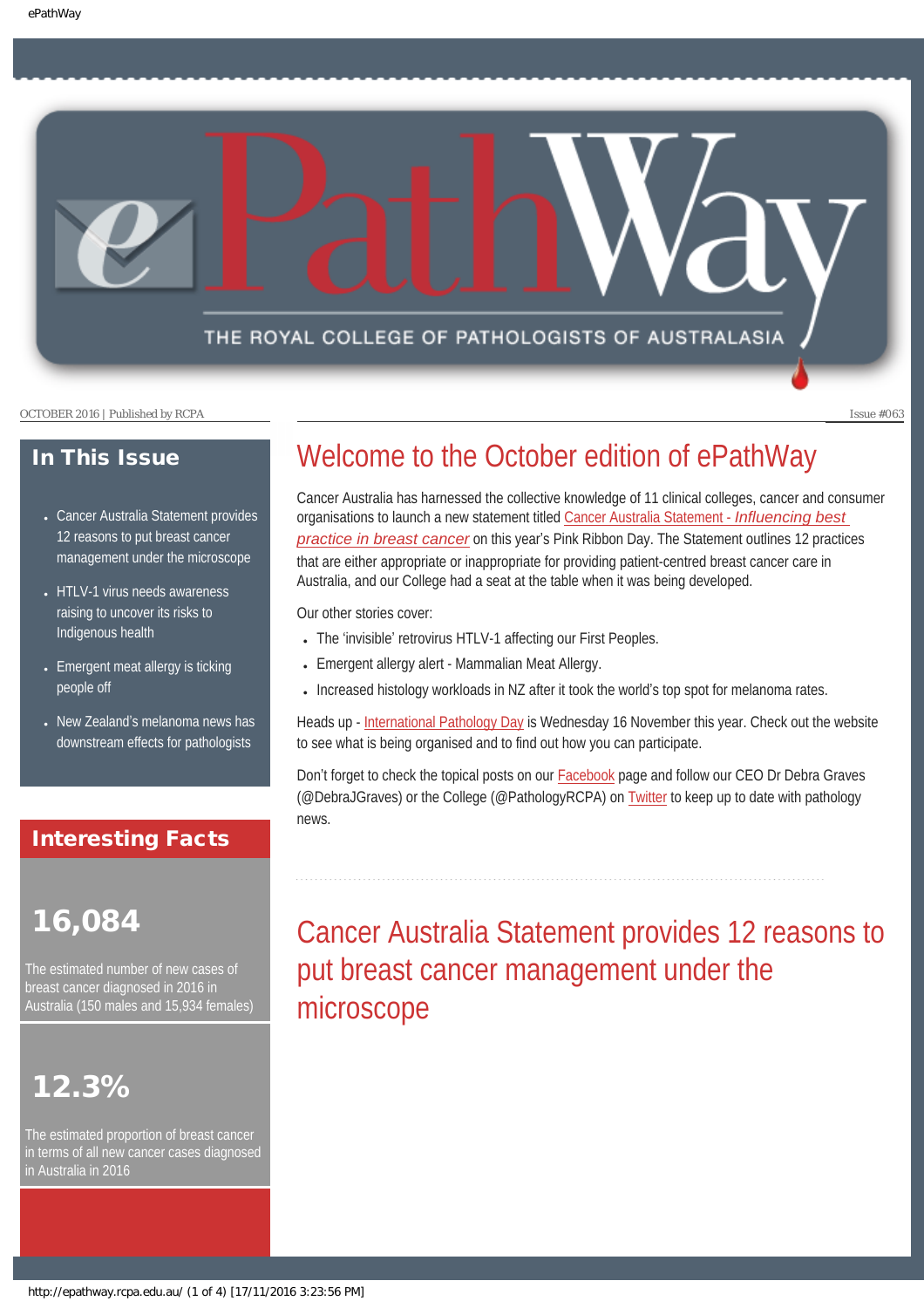# 90%

The chance of surviving at least 5 years after a breast cancer diagnosis in Australia (2008–2012)

*Source: Cancer Australia*

# Important Message

has an important message for you. [Click to](#page-4-0)  [see the message!](#page-4-0)

# Suggest to a friend

Know someone who might be interested in this website? Why not [suggest the website](mailto:?Subject=I%20think%20you%20should%20read%20this%20Newsletter=
http://epathway.rcpa.edu.au/index.html) to them.

# Previous Editions

Did you miss something from last month? You can view our [previous editions](#page-5-0) at any time.

### <span id="page-1-0"></span>Subscribe Now!

Subscription is easy! Simply fill in our [subscription form](#page-7-0).

# Links

[RCPA Manual](http://rcpamanual.edu.au/)

[Lab Tests Online](http://www.labtestsonline.org.au/)

[Know Pathology Know Healthcare](http://knowpathology.com.au/)

### A new first-of-its-kind Statement launched on Pink Ribbon Day (October 24) aims to iron out unwarranted variations in breast cancer care in Australia through 12 key practices. Called the [Cancer](https://thestatement.canceraustralia.gov.au/) Australia Statement - *[Influencing best practice in breast cancer](https://thestatement.canceraustralia.gov.au/)*, it also represents agreed priority areas in breast cancer practice, from diagnosis to palliative care.

[read more »](#page-8-0)

# HTLV-1 virus needs awareness raising to uncover its risks to Indigenous health

While many of the health challenges facing Australia's Indigenous population are well documented, some are still flying under the radar. HTLV-1 is an example. This ancient retrovirus1 occurs in Indigenous communities around the world, and our First Peoples are no exception.



# Influencing best practice in breast cancer



http://epathway.rcpa.edu.au/ (2 of 4) [17/11/2016 3:23:56 PM]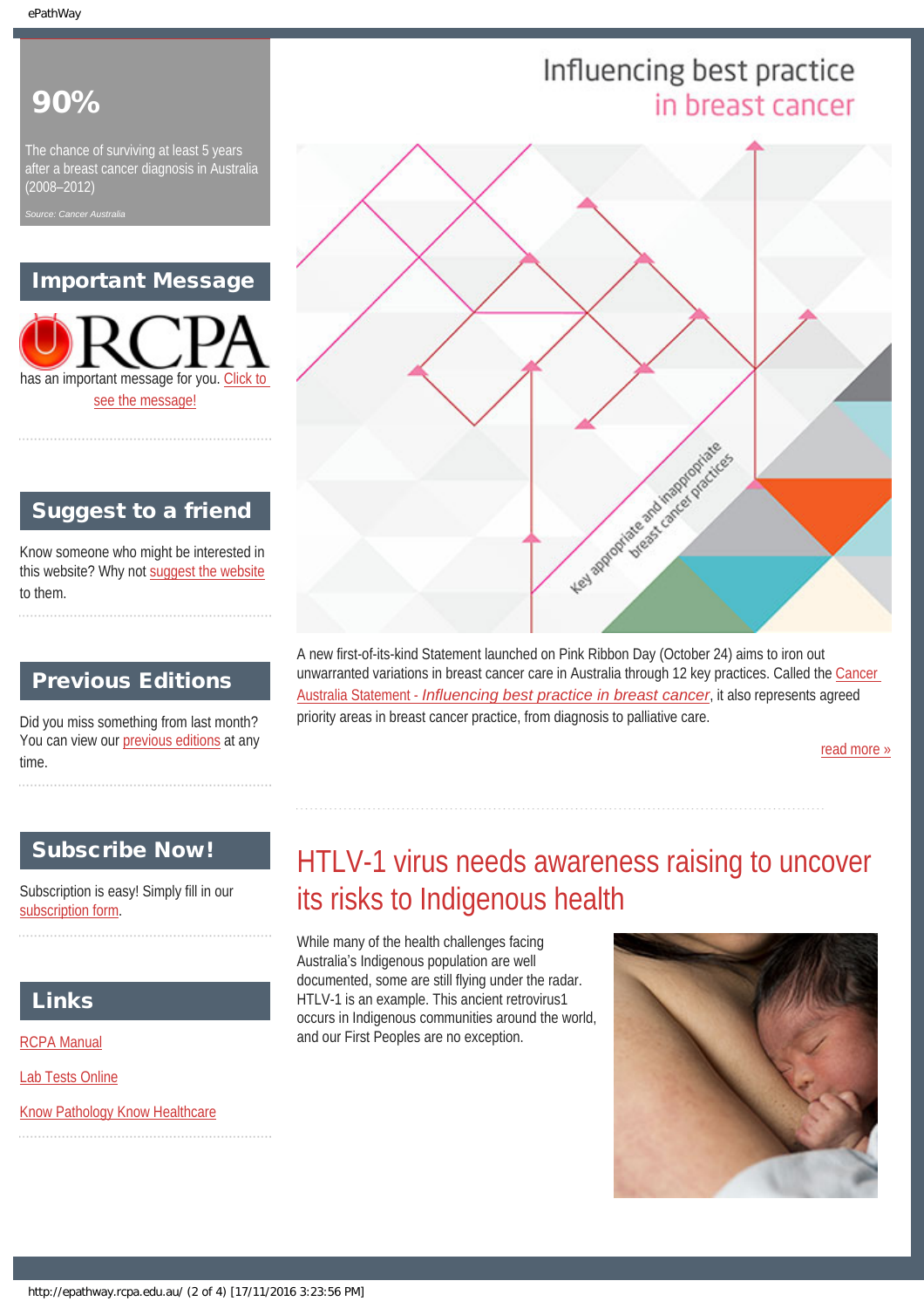### [read more »](#page-10-0)

# <span id="page-2-0"></span>Emergent meat allergy is ticking people off

Mammalian meat allergy (MMA) sufferers have a right to be ticked off. They risk serious health effects, including anaphylaxis, if they eat mammalian meat or are exposed to mammalian derived products, after being bitten by a tick.



[read more »](#page-12-0)

# <span id="page-2-1"></span>New Zealand's melanoma news has downstream effects for pathologists

Research that revealed New Zealand had pipped Australia for the highest per capita rate of melanoma has prompted more people to have their moles checked. That's good news for public health, but an often-invisible downstream effect is the sudden increase in skin biopsies that must be interpreted by anatomical pathologists.

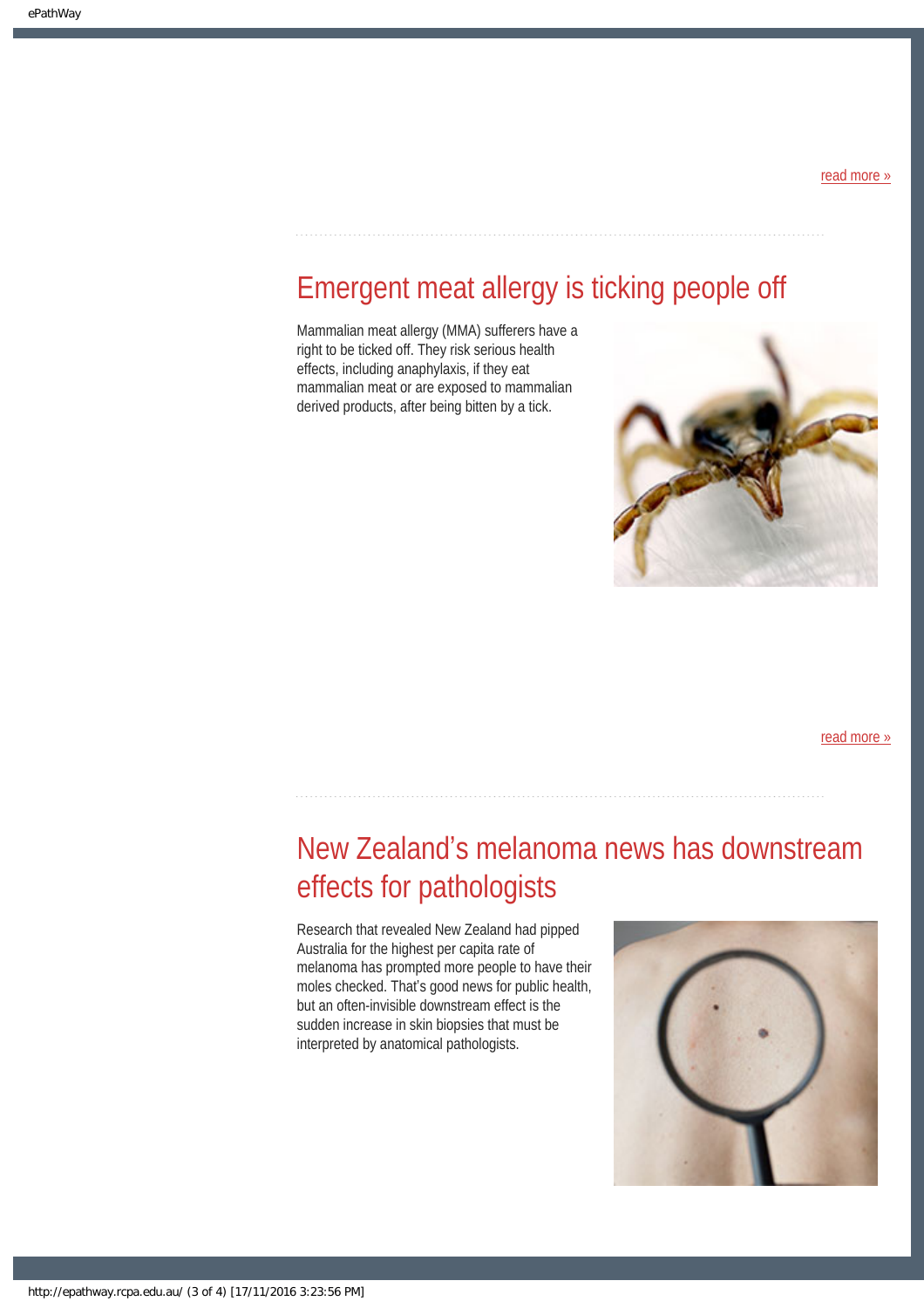### Copyright © 2016 The Royal College of Pathologists of Australasia

RCPA - Durham Hall - 207 Albion St Surry Hills NSW 2010 AUSTRALIA | (+61) 2 8356 5858 | [www.rcpa.edu.au](https://www.rcpa.edu.au/)

[Privacy Policy](https://www.rcpa.edu.au/Privacy-Policy.aspx) | [Legal](https://www.rcpa.edu.au/Legal.aspx) | Disclaimer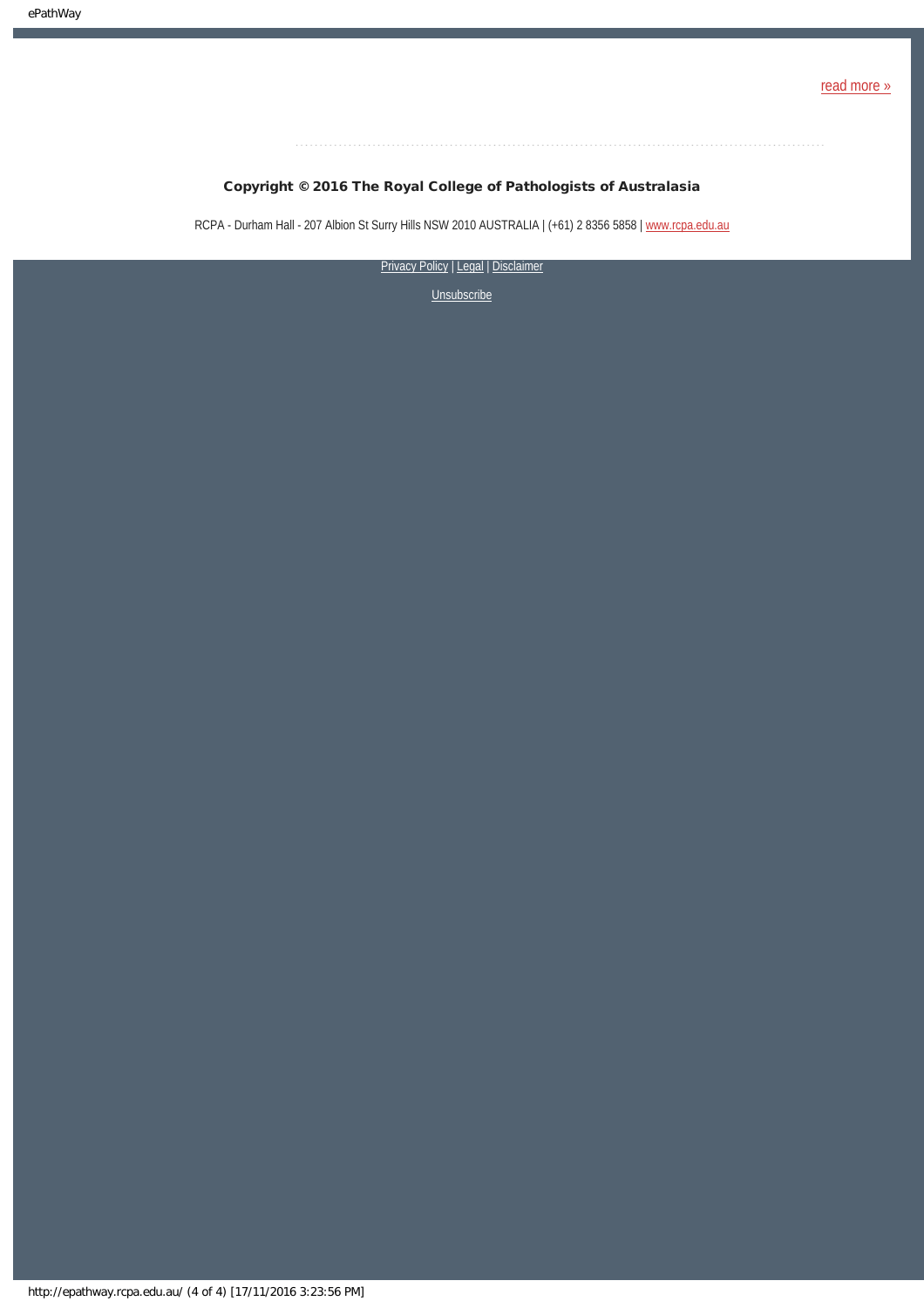<span id="page-4-0"></span>

Published by RCPA

# RCPA Message



Pathology gives life's most important answers.

[« Back to Latest Issue](http://epathway.rcpa.edu.au/index.html)

### Copyright © 2015 The Royal College of Pathologists of Australasia

RCPA - Durham Hall - 207 Albion St Surry Hills NSW 2010 AUSTRALIA | (+61) 2 8356 5858 | [www.rcpa.edu.au](https://www.rcpa.edu.au/)

[Privacy Policy](https://www.rcpa.edu.au/Content-Library/Privacy.aspx) | [Legal](https://www.rcpa.edu.au/Legal.aspx) | Disclaimer

**[Unsubscribe](#page-7-0)** 

http://epathway.rcpa.edu.au/notice.html [17/11/2016 3:24:18 PM]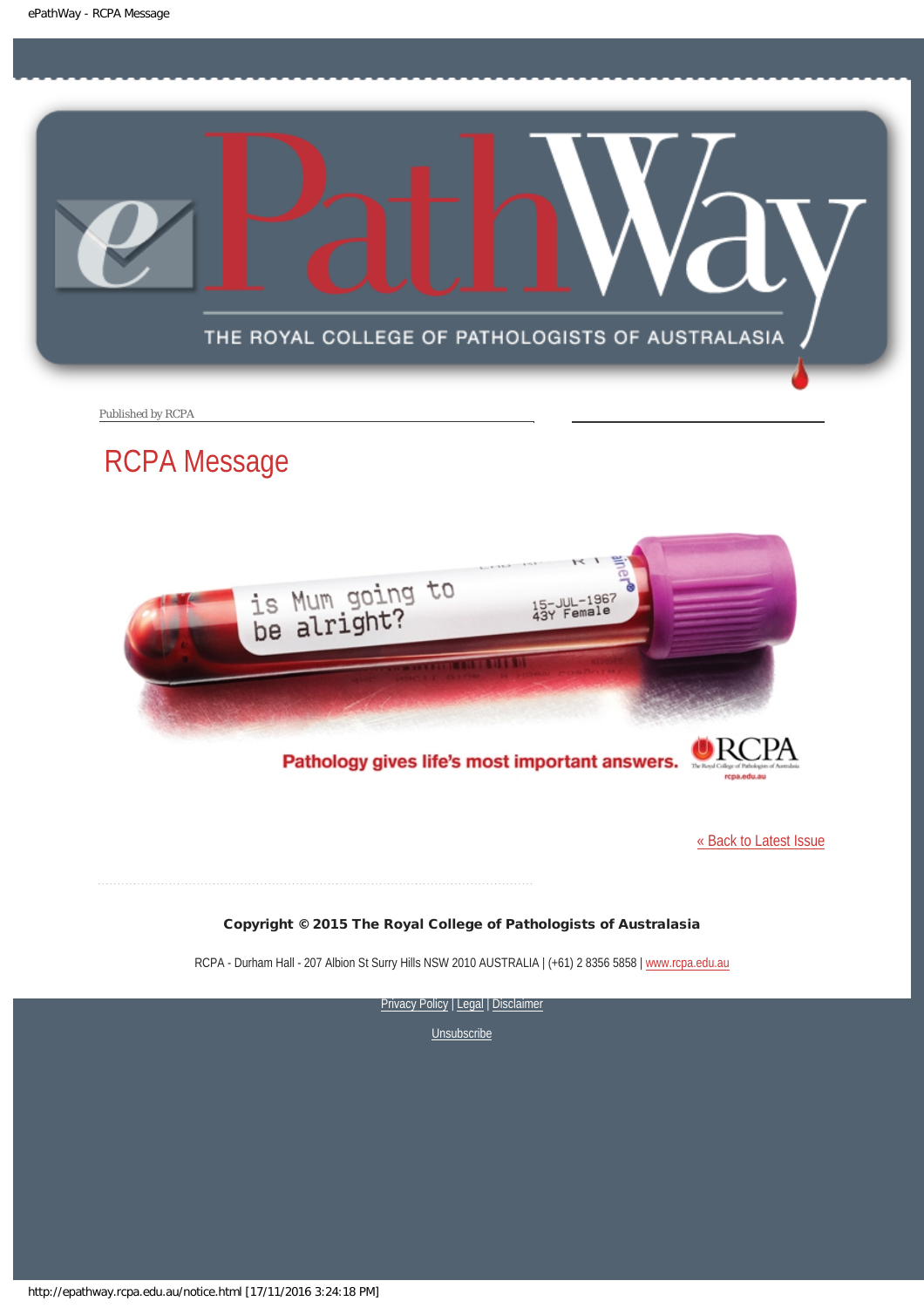<span id="page-5-0"></span>

Published by RCPA

# Previous Editions



ISSUE #062

### **IN THIS ISSUE**

- Cat and mouse drug testing 'games' are not limited to the Olympics
- · Large gastro outbreak on NZ's North Island linked to a single source
- 

# Welcome to the September edition of ePathWay

It wouldn't be an Olympic year without some kind of drug testing scandal, and this year was no different. The Russians were caught out manipulating the doping control process, but elaborate methods to avoid detection of illicit drugs also happen in our own backyard.

Our other stories cover:

- . The Campylobacter outbreak on New Zealand's North Island.
- . How Forensic Odontology helps solve cold cases.

### 2016

[055 - February 2016](http://epathway.rcpa.edu.au/previous/055_0216.pdf)

[058 - May 2016](http://epathway.rcpa.edu.au/previous/058_0516.pdf)

[061 - August 2016](http://epathway.rcpa.edu.au/previous/061_0816.pdf)

[056 - March 2016](http://epathway.rcpa.edu.au/previous/056_0316.pdf) [059 - June 2016](http://epathway.rcpa.edu.au/previous/059_0616.pdf) [062 - September 2016](http://epathway.rcpa.edu.au/previous/062_0916.pdf) [057 - April 2016](http://epathway.rcpa.edu.au/previous/057_0416.pdf)

### [060 - July 2016](http://epathway.rcpa.edu.au/previous/060_0716.pdf)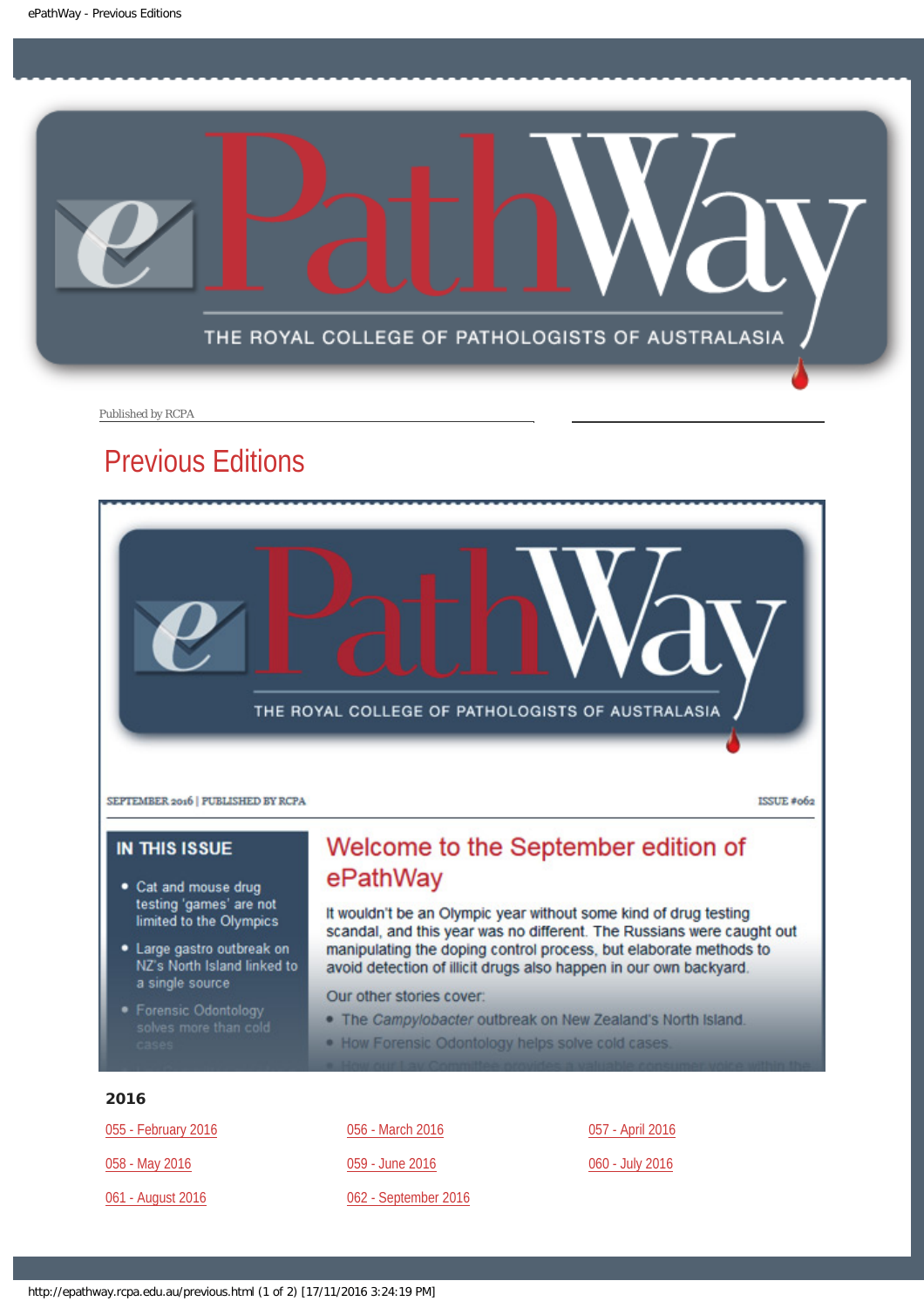### 2015

| 044 - February 2015     | 045 - March 2015        | 046 - April 2015     |
|-------------------------|-------------------------|----------------------|
| 047 - May 2015          | 048 - June 2015         | 049 - July 2015      |
| 050 - August 2015       | 051 - September 2015    | 052 - October 2015   |
| 053 - November 2015     | 054 - Dec 2015/Jan 2016 |                      |
| 2014                    |                         |                      |
| 033 - February 2014     | 034 - March 2014        | 035 - April 2014     |
| 036 - May 2014          | 037 - June 2014         | 038 - July 2014      |
| 039 - August 2014       | 040 - September 2014    | 041 - October 2014   |
| 042 - November 2014     | 043 - Dec 2014/Jan 2015 |                      |
| 2013                    |                         |                      |
| 022 - February 2013     | 023 - March 2013        | 024 - April 2013     |
| 025 - May 2013          | 026 - June 2013         | 027 - July 2013      |
| 028 - August 2013       | 029 - September 2013    | 030 - October 2013   |
| 031 - November 2013     | 032 - Dec 2013/Jan 2014 |                      |
| 2012                    |                         |                      |
| 010 - Dec 2011/Jan 2012 | 011 - February 2012     | 012 - March 2012     |
| 013 - April 2012        | 014 - May 2012          | 015 - June 2012      |
| 016 - July 2012         | 017 - August 2012       | 018 - September 2012 |
| 019 - October 2012      | 020 - November 2012     | 021 - December 2012  |
| 2011                    |                         |                      |
| 001 - March 2011        | 002 - April 2011        | 003 - May 2011       |
| 004 - June 2011         | 005 - July 2011         | 006 - August 2011    |
| 007 - September 2011    | 008 - October 2011      | 009 - November 2011  |

[« Back to Home Page](http://epathway.rcpa.edu.au/index.html)

### Copyright © 2016 The Royal College of Pathologists of Australasia

RCPA - Durham Hall - 207 Albion St Surry Hills NSW 2010 AUSTRALIA | (+61) 2 8356 5858 | [www.rcpa.edu.au](https://www.rcpa.edu.au/)

[Privacy Policy](https://www.rcpa.edu.au/Content-Library/Privacy.aspx) | [Legal](https://www.rcpa.edu.au/Legal.aspx) | Disclaimer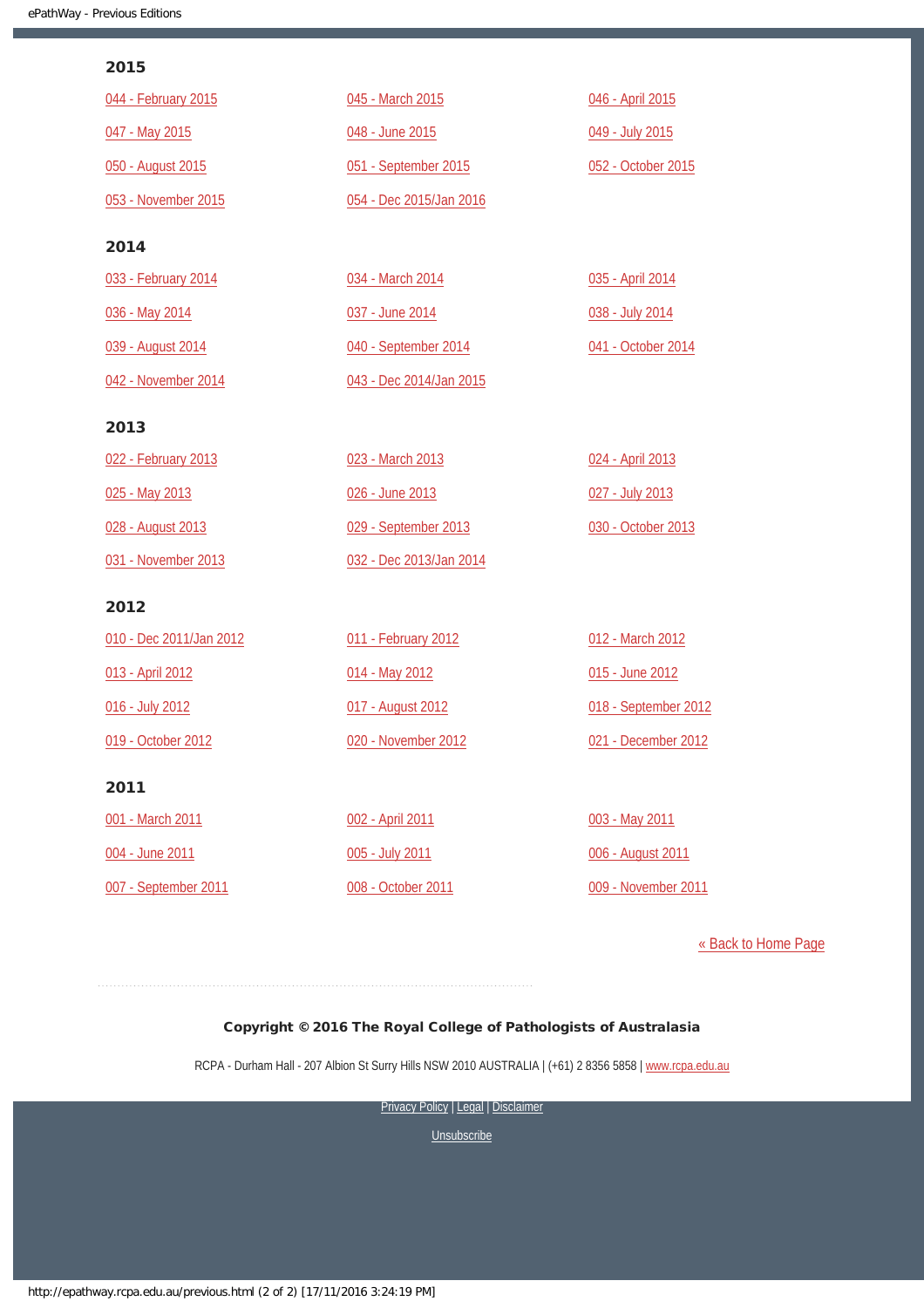<span id="page-7-0"></span>

Published by RCPA

# Subscription Form

| Full Name:     |           |
|----------------|-----------|
| Email address: |           |
|                | Cubccribo |

# Unsubscription Form Subscribe<br>
Unsubscription Form<br>
Email address:<br>
Unsubscribe<br>
Copyright © 2015 The Roy<br>
RCPA - Durham Hall - 207 Albion St Surry Hi<br>
STRRE<br>
Subscribe University Prices

Email address:

[« Back to Home Page](http://epathway.rcpa.edu.au/index.html)

### Copyright © 2015 The Royal College of Pathologists of Australasia

RCPA - Durham Hall - 207 Albion St Surry Hills NSW 2010 AUSTRALIA | (+61) 2 8356 5858 | [www.rcpa.edu.au](http://www.rcpa.edu.au/)

**[Privacy Policy](http://www.rcpa.edu.au/Content-Library/Privacy.aspx) | [Legal](http://www.rcpa.edu.au/Legal.aspx) | Disclaimer**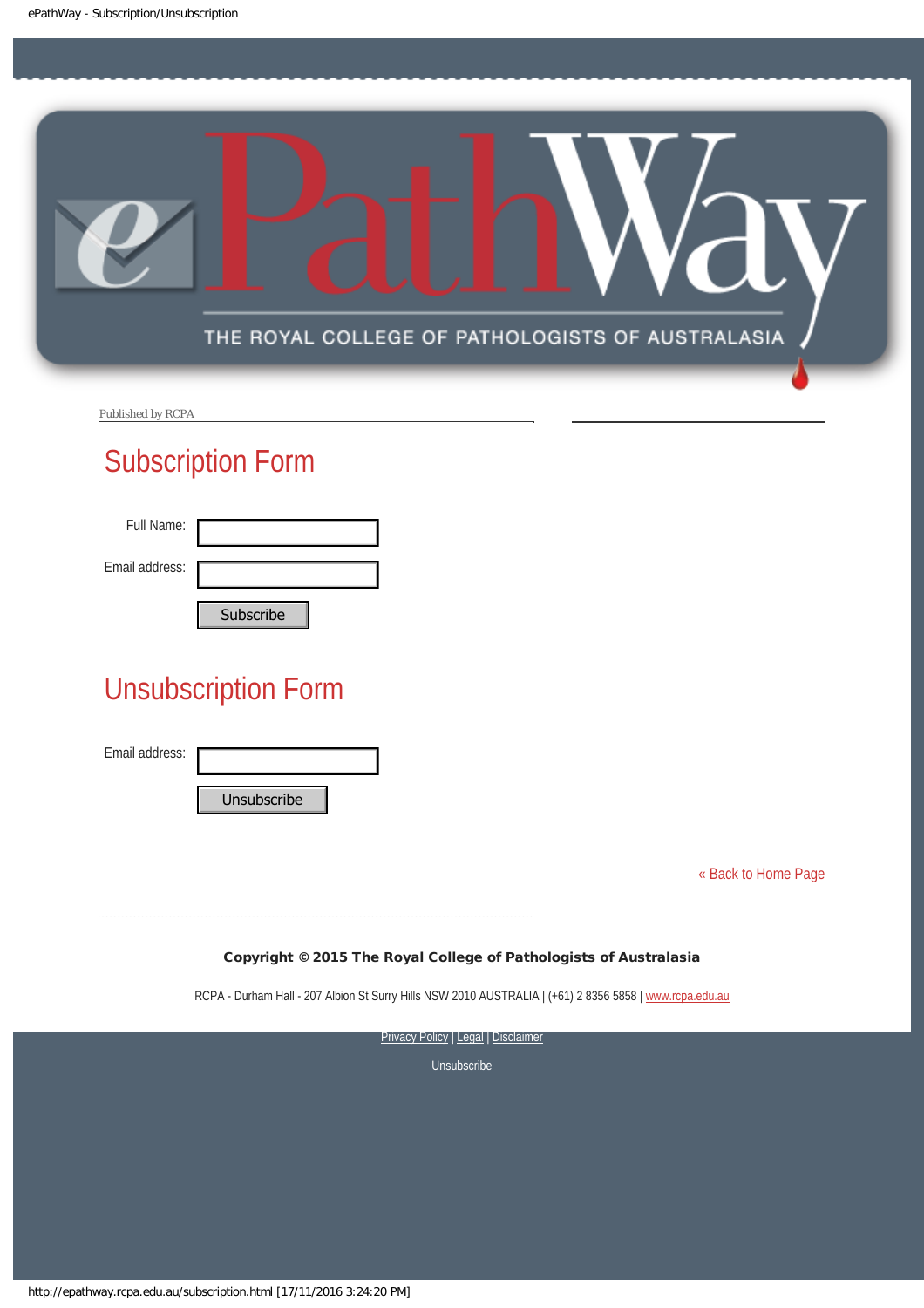<span id="page-8-0"></span>

# Cancer Australia Statement provides 12 reasons to put breast cancer management under the microscope



A new first-of-its-kind Statement launched on Pink Ribbon Day (October 24) aims to iron out unwarranted variations in breast cancer care in Australia through 12 key practices. Called the Cancer Australia Statement - *[Influencing best practice in](https://thestatement.canceraustralia.gov.au/)  [breast cancer](https://thestatement.canceraustralia.gov.au/)*, it also represents agreed priority areas in breast cancer practice, from diagnosis to palliative care.

Cancer Australia CEO Professor Helen Zorbas says the Statement encourages health professionals to reflect on their clinical practice to ensure it is aligned with the evidence and delivers appropriate care for individual patients.

"Importantly, it also supports people with breast cancer to engage with their health professionals to make informed, evidencebased decisions that deliver the best outcomes for them," explains Prof Zorba.

Professor Sandra O'Toole, Chair of the RCPA's Cancer Advisory Committee who was a member of the working group that developed this Statement, says the process to determine the final 12 practices was both exhaustive and evidence-based.

"We chose to focus on the areas with the capacity to improve existing practice rather than those that were already being effectively implemented," she explains.

The Statement is intended to complement relevant clinical practice guidelines, and highlights what 'ought to be done' in breast cancer care to maximise clinical benefit, minimise harm and deliver patient-centred care. This is because while survival rates for women with breast cancer in Australia are among the highest in the world, there is evidence that not all patients are receiving the most appropriate care. This unwarranted variation can potentially impact patient outcomes and experience.

"Some practices are of particular relevance to pathology such as statement number two which refers to the optimal fixation of breast cancer specimens before they are tested. This is because poor fixation of breast cancer tissue can result in inaccurate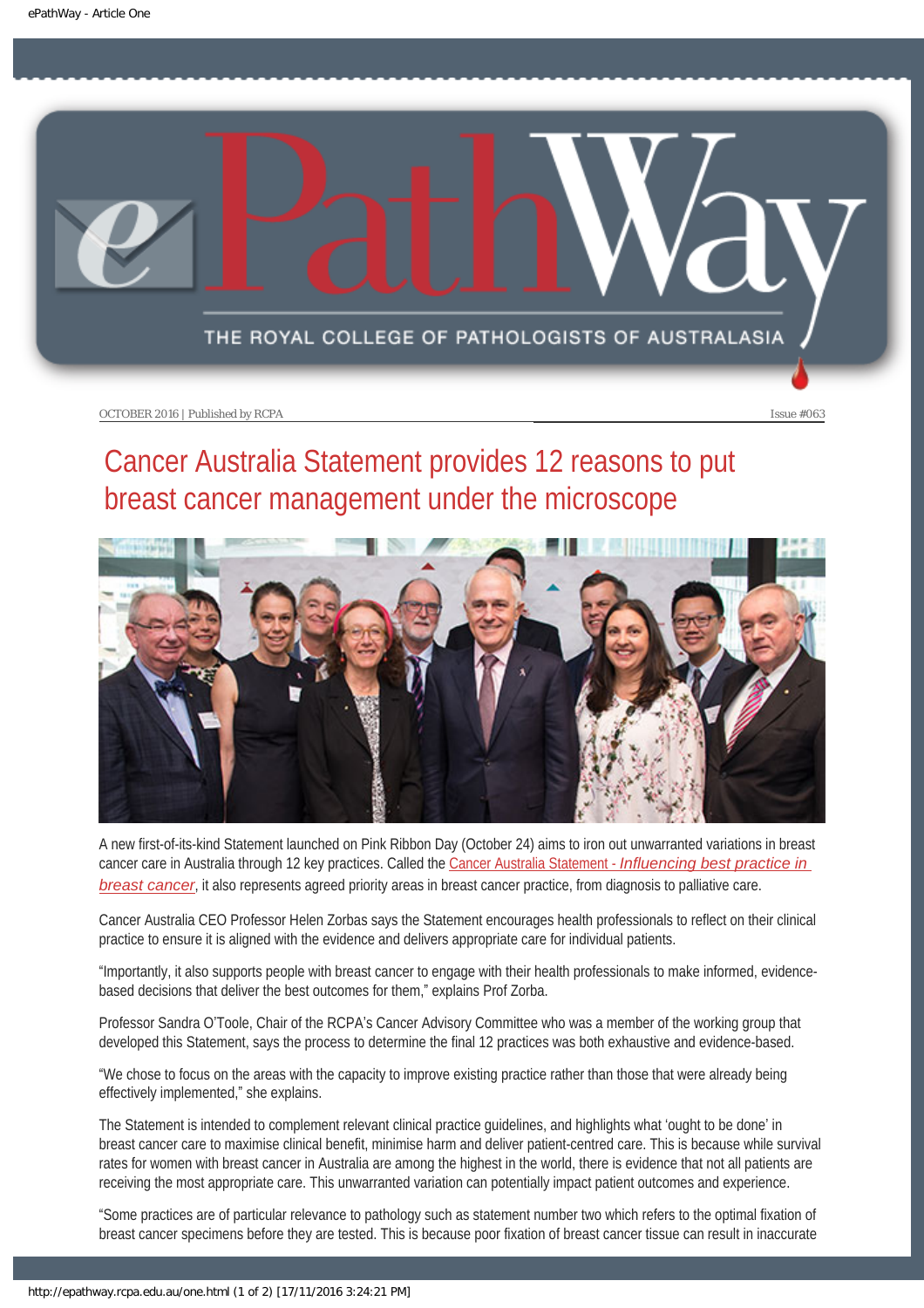and inconsistent assessment of histological grade, hormone receptor and HER2 status, and this increases the risk of suboptimal treatment," says Prof O'Toole.

RCPA President Dr Michael Harrison says the Statement provides evidence- based, practical guidance to all those professionals working with breast cancer patients.

"For pathologists the Statement reinforces the importance of the highest quality pathological diagnosis for the best outcomes for breast cancer patients, and identifies those issues that are most important," he says.

The organisations involved in producing the Statement are:

- Royal College of Pathologists of Australasia
- Royal Australian College of General Practitioners
- Royal Australian and New Zealand College of Radiologists
- Royal Australasian College of Surgeons
- Medical Oncology Group of Australia
- Consumer Health Forum
- Clinical Oncology Society of Australia
- Cancer Nurses Society of Australia
- Breast Surgeons Society of Australia and New Zealand
- Breast Cancer Network Australia
- Australian College of Rural and Remote Medicine.

Cancer Australia has also released a series of short videos on each practice of the Statement.

[« Back to Home Page](http://epathway.rcpa.edu.au/index.html)

### Copyright © 2016 The Royal College of Pathologists of Australasia

RCPA - Durham Hall - 207 Albion St Surry Hills NSW 2010 AUSTRALIA | (+61) 2 8356 5858 | [www.rcpa.edu.au](https://www.rcpa.edu.au/)

[Privacy Policy](https://www.rcpa.edu.au/Content-Library/Privacy.aspx) | [Legal](https://www.rcpa.edu.au/Legal.aspx) | Disclaimer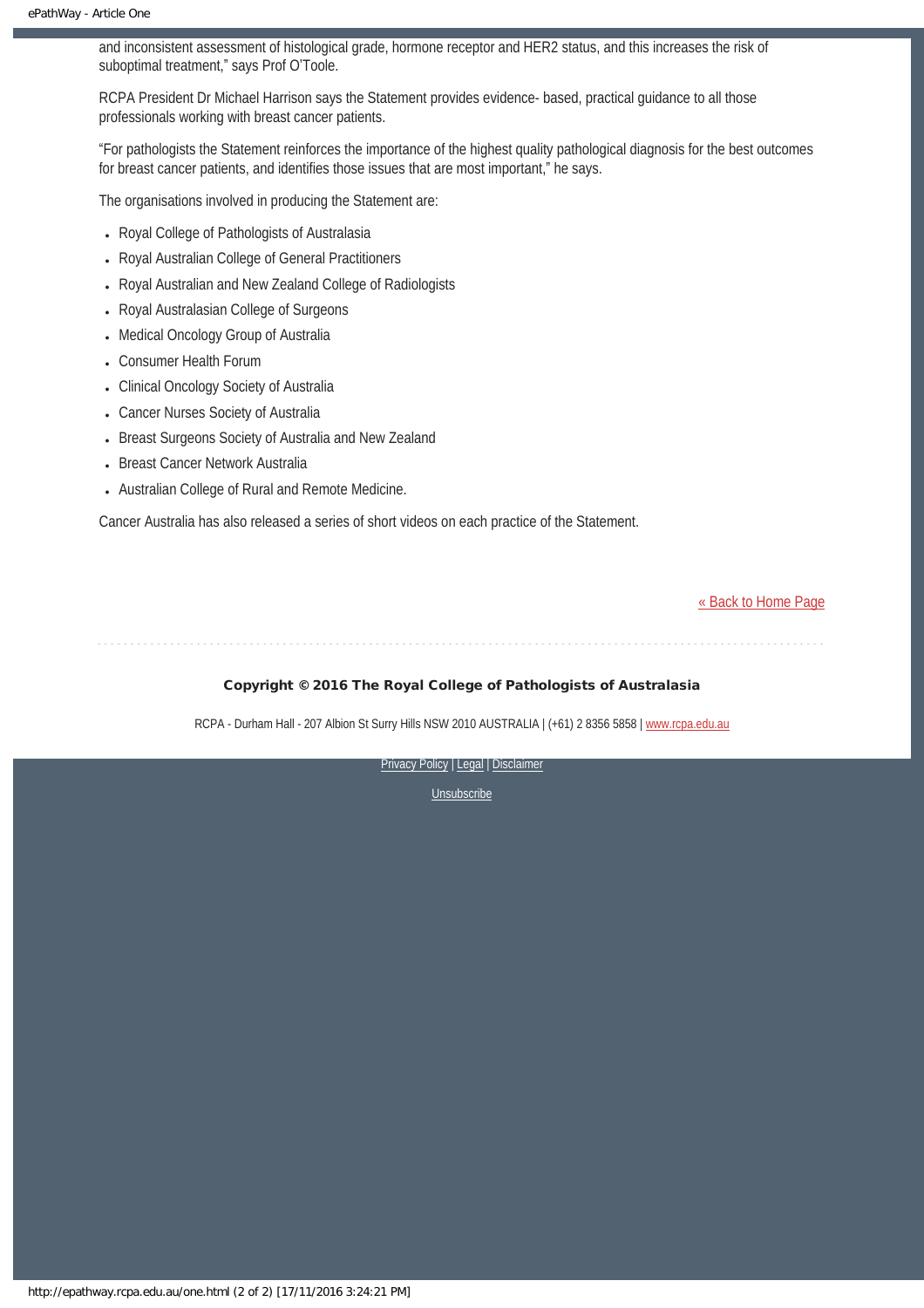<span id="page-10-0"></span>

# HTLV-1 virus needs awareness raising to uncover its risks to Indigenous health



<span id="page-10-1"></span>While many of the health challenges facing Australia's Indigenous population are well documented, some are still flying under the radar. HTLV-1 is an example. This ancient retrovirus $^{11}$  occurs in Indigenous communities around the world, and our First Peoples are no exception.

According to Associate Professor Rob Baird, Microbiologist, Infectious Diseases Physician and Director of Pathology for Territory Pathology in Darwin, the problem in Australia is that the incidence and impact of HTLV-1 has not been recognised. He says the virus should also receive more attention than it does based on increasing evidence about its negative impacts on health.

"HTLV-1 is a classic neglected tropical disease, and it is also a disease of poverty. In Australia HTLV-1 mostly affects Indigenous communities in Central Australia, Western Australia and those at the top of South Australia. It's easy to ignore HTLV-1 because infection is usually asymptomatic, but it can lead to serious illness in some persons," he explains.

"However, there is increasing evidence that HTLV-1 infection is associated with chronic, subclinical immunosuppression. The problem is compounded as we don't know its real incidence, or common modes of transmission in Central Australia, as detailed seroprevalence surveys have not been done since the virus was first documented in Australia in The Medical Journal of Australia in 1993."

HTLV-1 stands for Human T-lymphotropic virus type 1. It is a blood-borne virus that infects a type of white blood cell called a T-lymphocyte. HTLV-1 can also lead to serious disorders including a rare form of blood cancer and a range of inflammatory diseases. It is believed to be associated with bronchiectasis (abnormal widening of the bronchi or their branches), strongyloidiasis (a human parasitic disease) and infective dermatitis.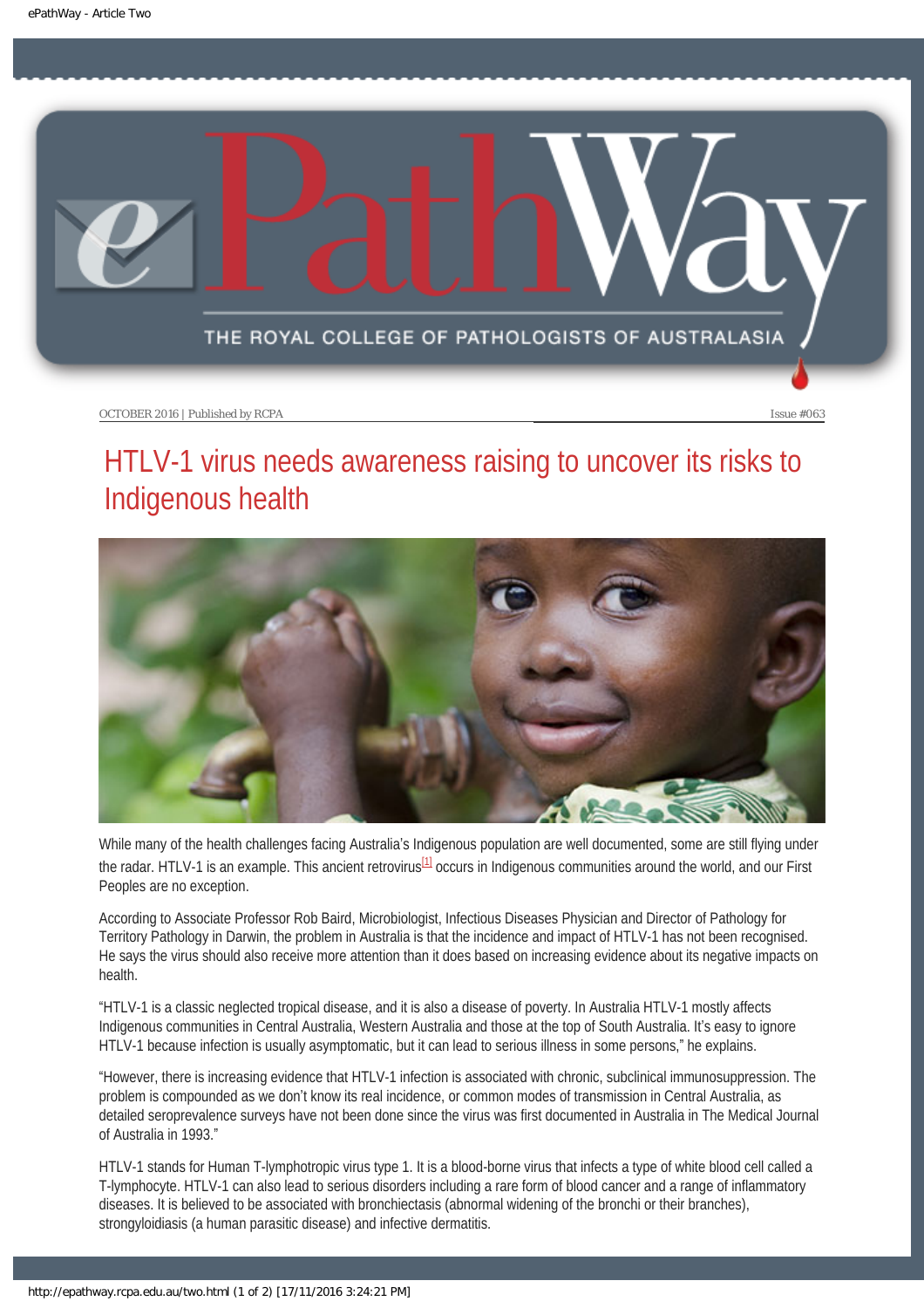A/Prof Baird says a retrospective observational study looking at serology requests made to the Northern Territory Government Pathology Service between 2008 and 2011 found 368 confirmed positive HTLV-1 cases from 3,555 individual patients. Most of these positive results occurred in Indigenous patients.

Because HTLV-1 is a blood-borne virus, it can be transmitted through breast-feeding, from person-to-person through sexual intercourse, and rarely via blood transfusion and sharing contaminated needles. Diagnosis is through a blood test to look for HTLV-1 antibodies. There is no known treatment, though Japan and Brazil have introduced controls on breastfeeding to reduce transmission.

"Cultural and ethical issues around widespread testing exist, and HTLV-1 is one of numerous infectious diseases, and health hardware issues, facing the Central Australian Indigenous population," says A/Prof Baird.

He says HTLV-1 does receive attention and intervention in other countries where it is also endemic. For example, it is controlled in Japan through limiting breast-feeding to six months post partum, and Japan and Brazil both provide basic education for adolescents around sexual behaviour. Brazil also assigns health care workers to oversee the health of HTLV-1 positive mothers and their babies.

To help raise its profile, here is a snapshot of HTLV-1:

- This virus is estimated to affect around 5-10 million people worldwide.
- It is endemic in Japan, the Caribbean, central Africa, Iran, Iraq, southern India, China, the Sevchelles, Papua New Guinea, the Solomon Islands and Australia.
- Two diseases associated with HTLV-1 are adult T-cell leukaemia/lymphoma (ATLL), and HTLV-1 associated myelopathy/ tropical spastic paraparesis (HAM/TSP).
- It is transmitted from a positive mother to her child in an estimated 15-25% of cases, mostly through breastfeeding.
- HTLV-1 was listed as an emerging issue in the Australian Government Department of Health's Fourth National Aboriginal and Torres Strait Islander Blood-borne Viruses and Sexually Transmissible Infections Strategy 2014–2017. This report noted that: 'Improved estimates for local prevalence and a better understanding of the risks of infection are necessary to guide control efforts in Australia.'
- Co-infection with HTLV-1 speeds up the clinical progression of disease in HIV carriers.
- HTLV-1 is a distant relative of the human immunodeficiency virus (HIV), which causes acquired immunodeficiency syndrome (AIDS), but HTLV-1 does not cause AIDS.

<span id="page-11-0"></span>[\[1\]A](#page-10-1) retrovirus is an RNA virus that inserts a DNA copy of their genome into the host cell in order to replicate.

[« Back to Home Page](http://epathway.rcpa.edu.au/index.html)

### Copyright © 2016 The Royal College of Pathologists of Australasia

RCPA - Durham Hall - 207 Albion St Surry Hills NSW 2010 AUSTRALIA | (+61) 2 8356 5858 | [www.rcpa.edu.au](https://www.rcpa.edu.au/)

[Privacy Policy](https://www.rcpa.edu.au/Content-Library/Privacy.aspx) | [Legal](https://www.rcpa.edu.au/Legal.aspx) | Disclaimer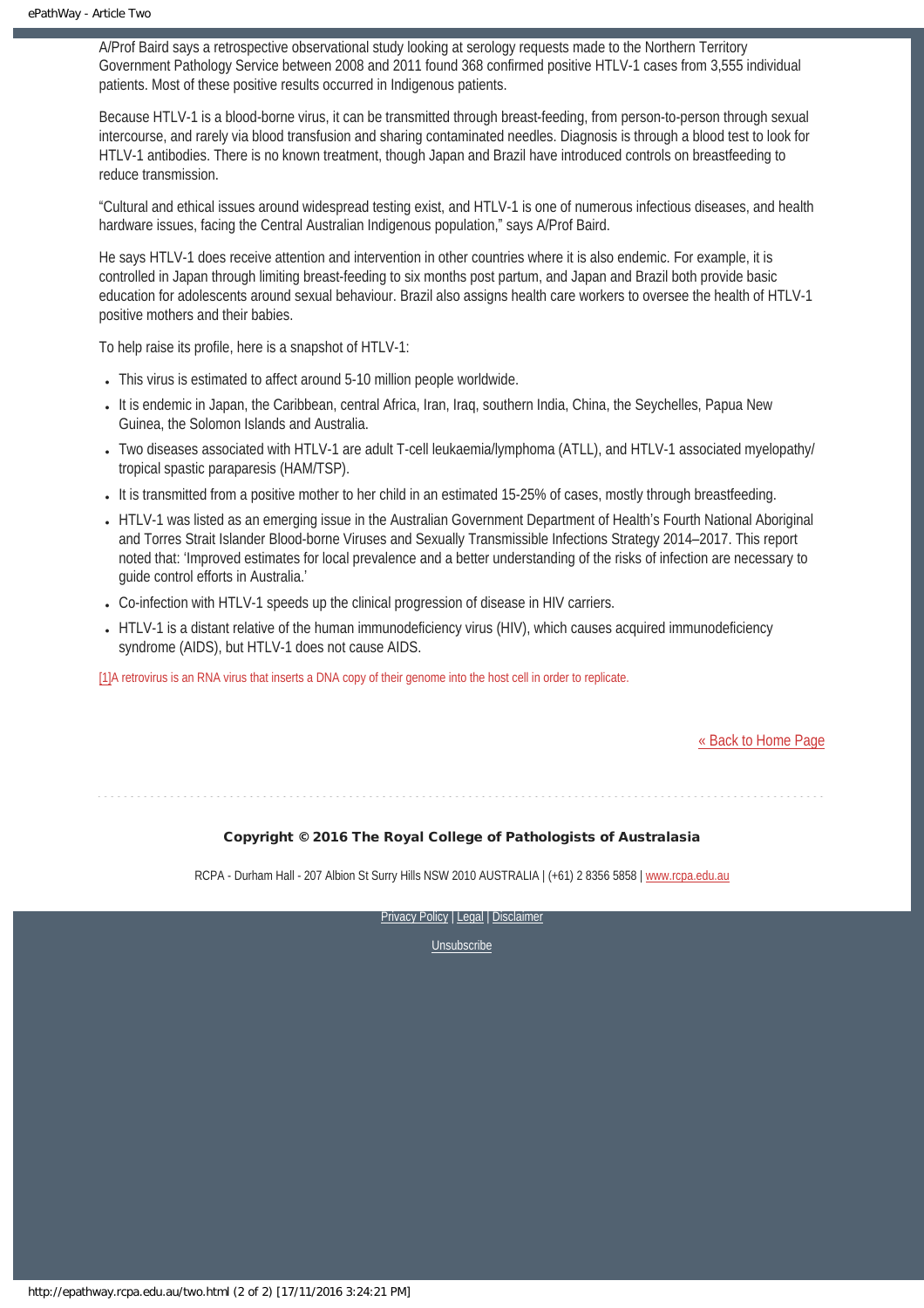<span id="page-12-0"></span>

# Emergent meat allergy is ticking people off



Mammalian meat allergy (MMA) sufferers have a right to be ticked off. They risk serious health effects, including anaphylaxis, if they eat mammalian meat or are exposed to mammalian derived products, after being bitten by a tick.

"[MMA](https://www.ncbi.nlm.nih.gov/pmc/articles/PMC4313755/) is an emergent allergy that has become increasingly prevalent around the world, particularly up and down Australia's eastern seaboard, and in the south-eastern states of the United States," explains Clinical Associate Professor Sheryl van Nunen from the Tick-induced Allergies Research and Awareness (TiARA) Centre in Sydney.

"I saw my first person with MMA in 1987, and then one person every couple of years before it really took off around 2003. I now see about two people per week, although in the last week alone I've seen six people with MMA."

MMA develops from sensitisation to the sugar carbohydrate galactose-alpha-1,3-galactose (alpha-gal). Alpha-gal is found in commonly farmed mammals such as cows, sheep and pigs, and is a recognised target of IgE antibodies. Humans, Great Apes and Old World monkeys, the higher primates, do not contain alpha-gal. Chicken, turkey and fish don't contain alpha-gal because they are not mammals.

"Man has lost the ability to make alpha-gal, probably so we could eat meat safely," explains Prof van Nunen.

"You need to have been bitten by a tick to trigger the immune reaction. In Australia the culprit is *Ixodes holocylus* (Australian paralysis tick), while in the US it's *Amblyomma americanum* (Lone Star tick)."

The chain of events that leads to MMA goes like this. When the tick bites a person, it transfers alpha-gal from its stomach into the person's tissues. This prompts the person's body to produce antibodies to fight the alpha-gal. Then, the next time that person eats mammalian meat or mammalian derived products, their immune system responds to the alpha-gal. The response can range from mild, such as itching and hives, to severe stomach cramps, to life-threatening anaphylaxis.

An important point to remember is this reaction doesn't happen when the tick first bites the person. It happens after they eat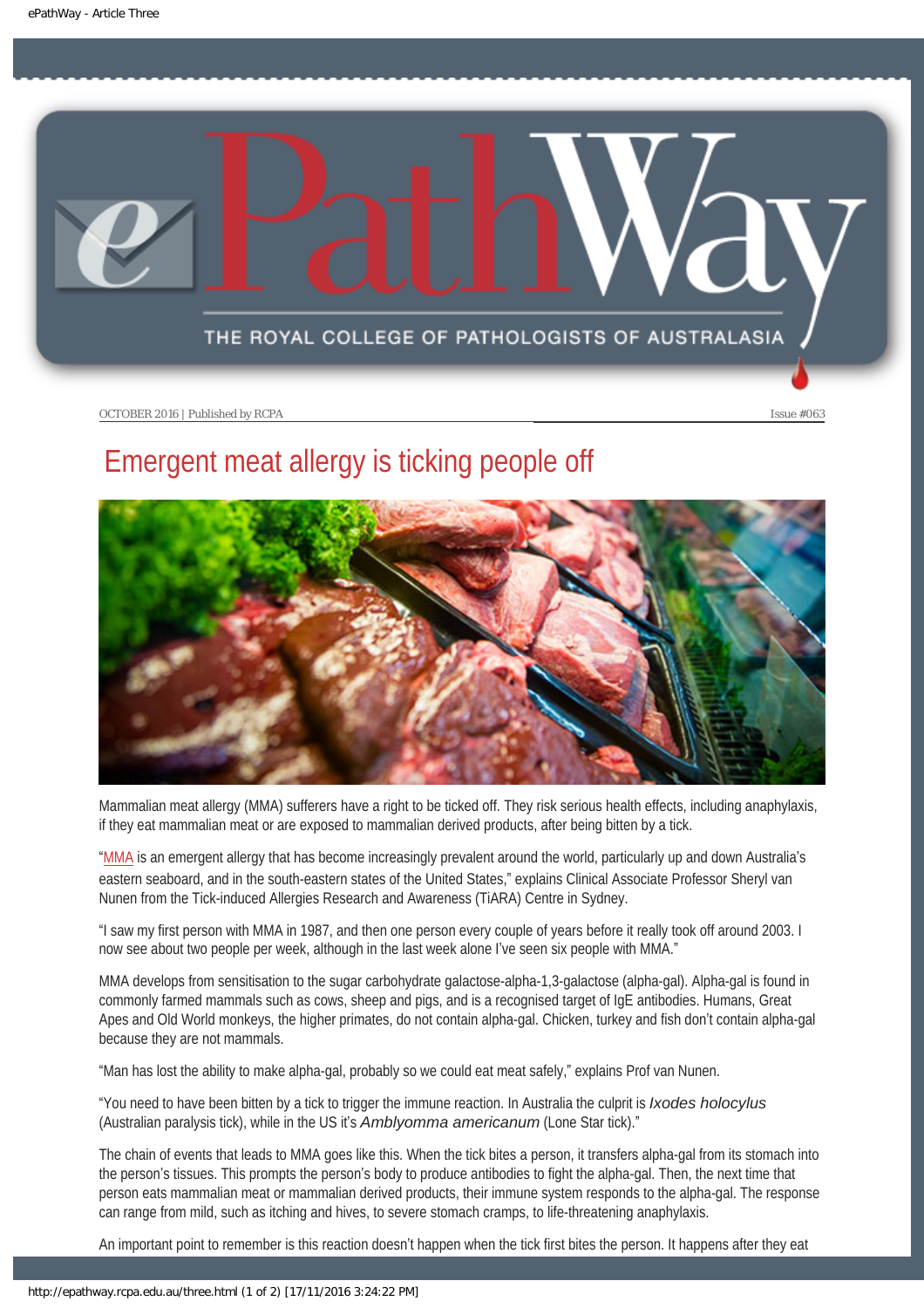mammalian meat or are exposed to mammalian products after the tick bite, and even then, the reaction can take a further two to 10 hours to occur.

"We are now seeing cases of MMA all around the world including France, Spain, Germany, Korea, South Africa, Japan and Costa Rica, but I haven't heard of a case in New Zealand from my colleagues yet."

Prof van Nunen says diagnosis of MMA is through a blood test for the antibody to alpha-gal to confirm clinical findings. Treatment is avoiding mammalian meat, and if indicated by sensitivity, products derived from mammals such as gelatine and milk, but this can be tricky.

"Mammalian derived products are present in a wide variety of goods such as heart valves, gelatine capsules for medicines, cancer treatment (cetuximab), and white wine. It is therefore difficult for people who have MMA to avoid their allergen. For example, restaurants could put a tablespoon of butter into a vegan meal and this can lead to a life threatening reaction for someone with MMA. Some people can't handle liver treats for their dogs because offal has the most alpha-gal per gram," she says.

Although MMA is becoming increasingly prevalent, there is some good news. It is largely preventable through tick avoidance measures, and when these fail, using appropriate tick removal techniques to limit the amount of alpha-gal injected by the tick. Understanding the factors that cause MMA could also shine a light on potential factors essential in causing allergies in general.

You can find information about appropriate tick removal techniques, and tick-induced allergies, on the [TiARA](http://www.tiara.org.au/) website.

[« Back to Home Page](http://epathway.rcpa.edu.au/index.html)

### Copyright © 2016 The Royal College of Pathologists of Australasia

RCPA - Durham Hall - 207 Albion St Surry Hills NSW 2010 AUSTRALIA | (+61) 2 8356 5858 | [www.rcpa.edu.au](https://www.rcpa.edu.au/)

[Privacy Policy](https://www.rcpa.edu.au/Content-Library/Privacy.aspx) | [Legal](https://www.rcpa.edu.au/Legal.aspx) | Disclaimer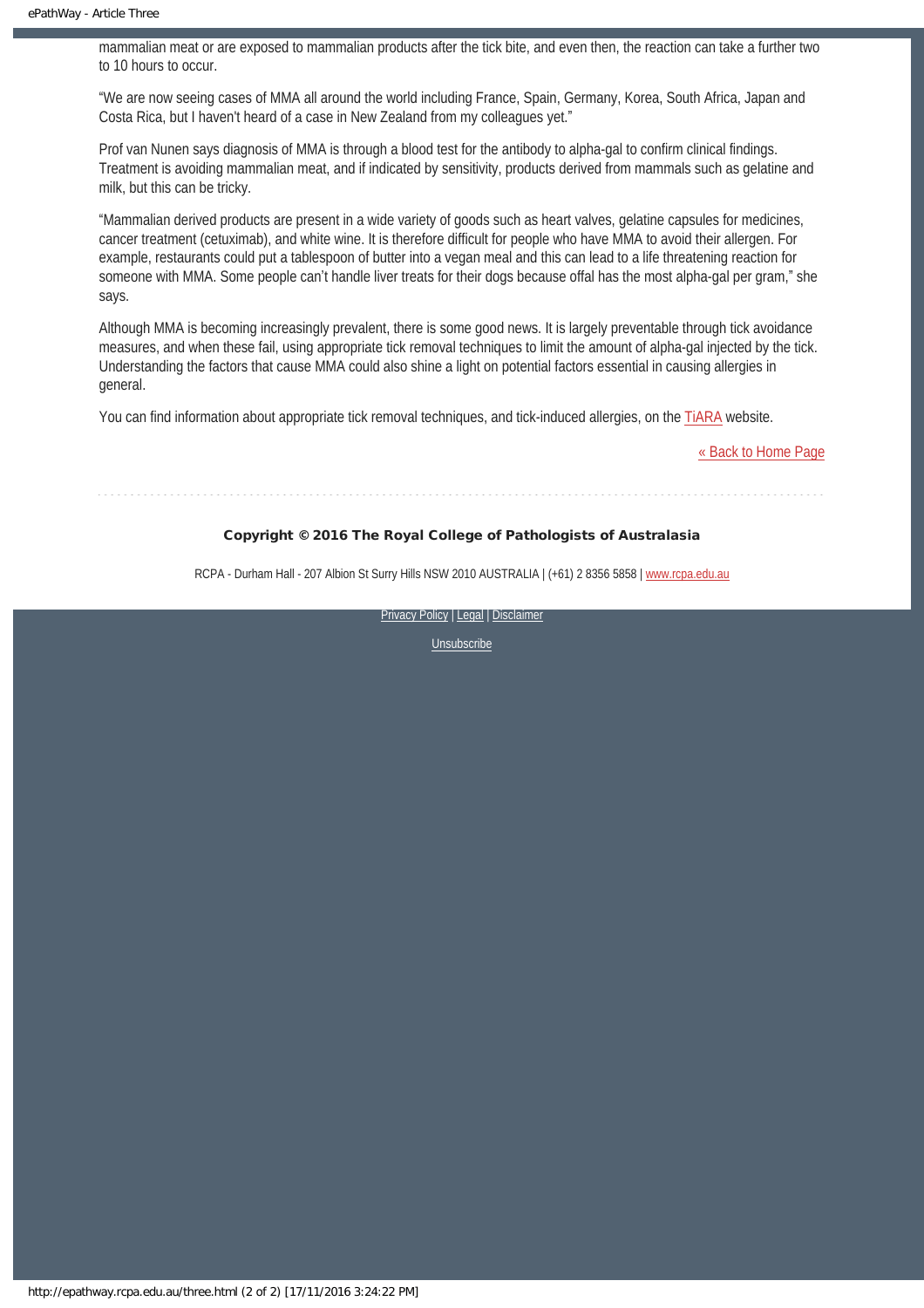<span id="page-14-0"></span>

# New Zealand's melanoma news has downstream effects for pathologists



Research that revealed New Zealand had pipped Australia for the highest per capita rate of melanoma has prompted more people to have their moles checked. That's good news for public health, but an often-invisible downstream effect is the sudden increase in skin biopsies that must be interpreted by anatomical pathologists.

[Anatomical pathologists](https://www.rcpa.edu.au/getattachment/3dc2ebcb-4398-4e77-8aa2-74ef29f02fc4/Day-In-The-Life-Anatomical-Pathology.aspx) are highly trained medical doctors whose role is mostly focused on interpreting tissue biopsies and diagnosing diseases, including skin cancers. When a suspicious looking mole is excised and sent to a pathology laboratory, a machine does not analyse it. The specimen is examined by one of these specialist doctors who determine the diagnosis, including whether it is benign (ordinarily harmless) or malignant (cancerous).

"For patients with melanoma, how they are managed is principally determined by the features documented in the pathology report. The time invested to review each specimen at a laboratory varies. Simple cases can take five to 10 minutes to review, interpret and diagnose, and more difficult cases can take a number of hours," explains Professor Richard Scolyer, skin pathologist at the Royal Prince Alfred Hospital (RPAH) and Melanoma Institute Australia.

Prof Scolyer says it is logical to expect a domino effect when there is an announcement such as New Zealand taking the top melanoma spot from Australia.

"It is likely that increased awareness about getting suspicious moles checked translates into an increased workload for pathologists, but being tested early, diagnosed accurately and treated properly leads to good outcomes with skin cancers," he says.

Prof Scolyer said he is aware of the domino effect on anatomical pathology workloads after Australia's first public health skin cancer campaign in the 1980's.